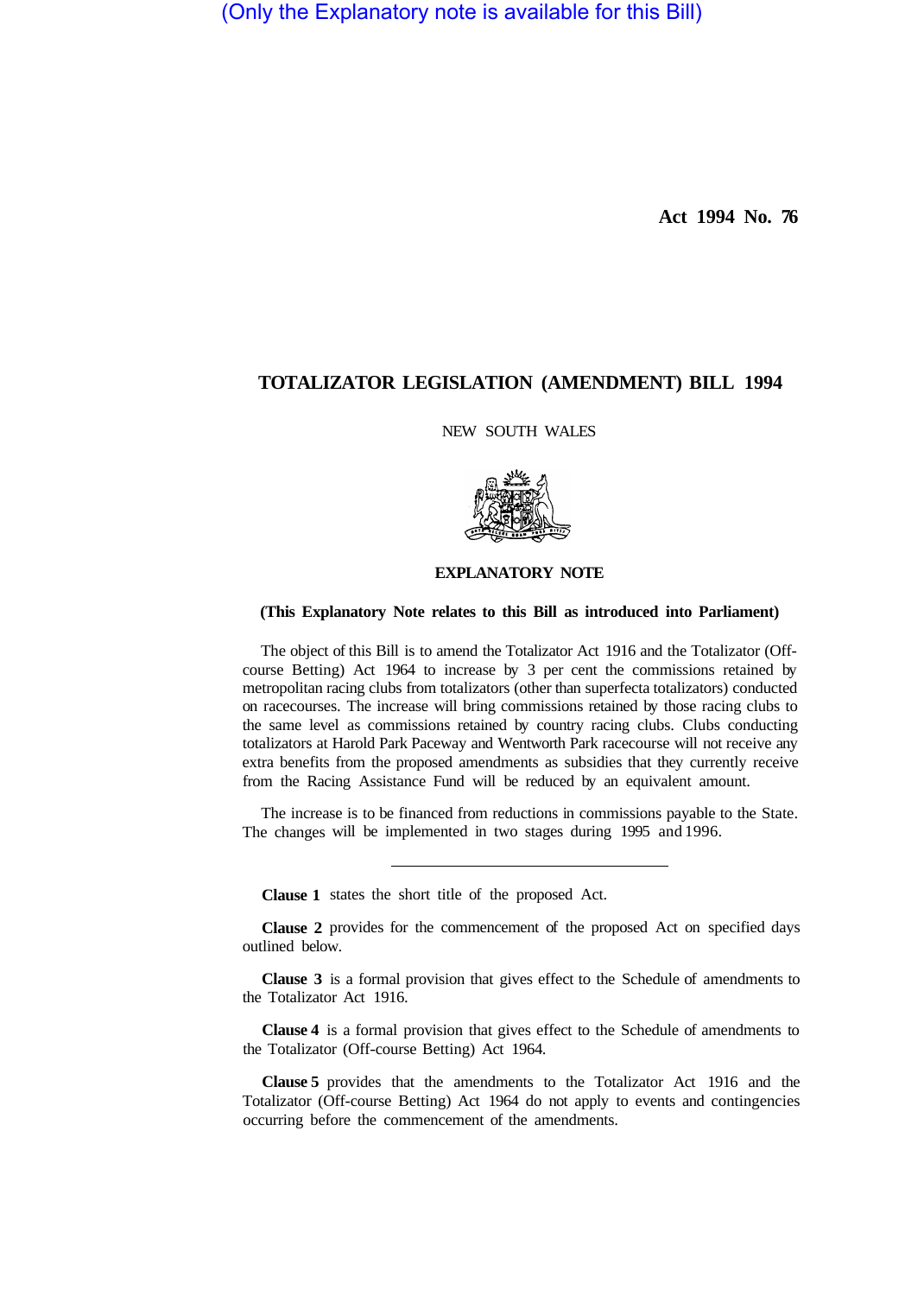*Totalizator Legislation (Amendment) 1994 [Act I994 No. 76]* 

### **SCHEDULE l—AMENDMENT OF TOTALIZATOR ACT 1916**

#### **First stage of increase in commissions to metropolitan racing clubs**

Part 1 of Schedule 1 amends sections 8B, 8C, 8D, 8F and 8G to reduce by 1.5 per cent the commission payable to the State from totalizators (other than superfecta totalizators) and to increase by 1.5 per cent the commission retained by metropolitan racing clubs from those totalizators. Currently, metropolitan racing clubs and country racing clubs are allowed to retain the same commissions as each other from the superfecta totalizators.

Consequential amendments are made to sections 9B, 9C, 9D, 9F and 9G.

Amendments are made to sections 8E and 9E to reduce the amounts to be paid into the Racing Assistance Fund as the subsidies currently paid to clubs conducting totalizators at Harold Park Paceway and Wentworth Park racecourse will be reduced as a result of the increase in the commissions able to be retained by them.

The amendments commence on 1 January 1995.

#### **Second stage of increase in commissions to metropolitan racing clubs**

Part 2 of Schedule 1 omits Division 1 (Distribution of investments on metropolitan racecourse totalizators) and Division 2 (Distribution of investments on country racecourse totalizators) of Part 3 and replaces them with a single Division. The effect of the new Division is to remove the distinction between metropolitan and country racing clubs by having one set of provisions that allows all racing clubs to retain the same commissions from totalizators. The further increase of 1.5 per cent in commissions permitted to be retained by metropolitan racing clubs is financed by an equivalent reduction in the commissions to be paid to the State.

An amendment is made to section 19B to remove the provisions requiring subsidies to be paid from the Racing Assistance Fund to clubs conducting totalizators at racemeetings at the Harold Park Paceway and the Wentworth Park racecourse to make up the difference in commissions allowed to be retained by those clubs as compared with country racing clubs. Those provisions will no longer be necessary on the commencement of the new Division.

Consequential amendments are made to sections 2, 3B, 10A, 10B, 10D, 10F, 19A and 19B.

An amendment is made to Schedule 1 to insert a savings provision as a consequence of the combining of Divisions 1 and 2 into a new Division.

The amendments commence on 1 January 1996.

#### **SCHEDULE 2—AMENDMENT OF TOTALIZATOR (OFF-COURSE BETTING) ACT 1964**

Part of the commissions payable for the credit of the Racing Assistance Fund from off-course superfecta totalizators is currently used to finance the subsidies to clubs conducting totalizators at race-meetings at the Harold Park Paceway and the Wentworth Park racecourse referred to above.